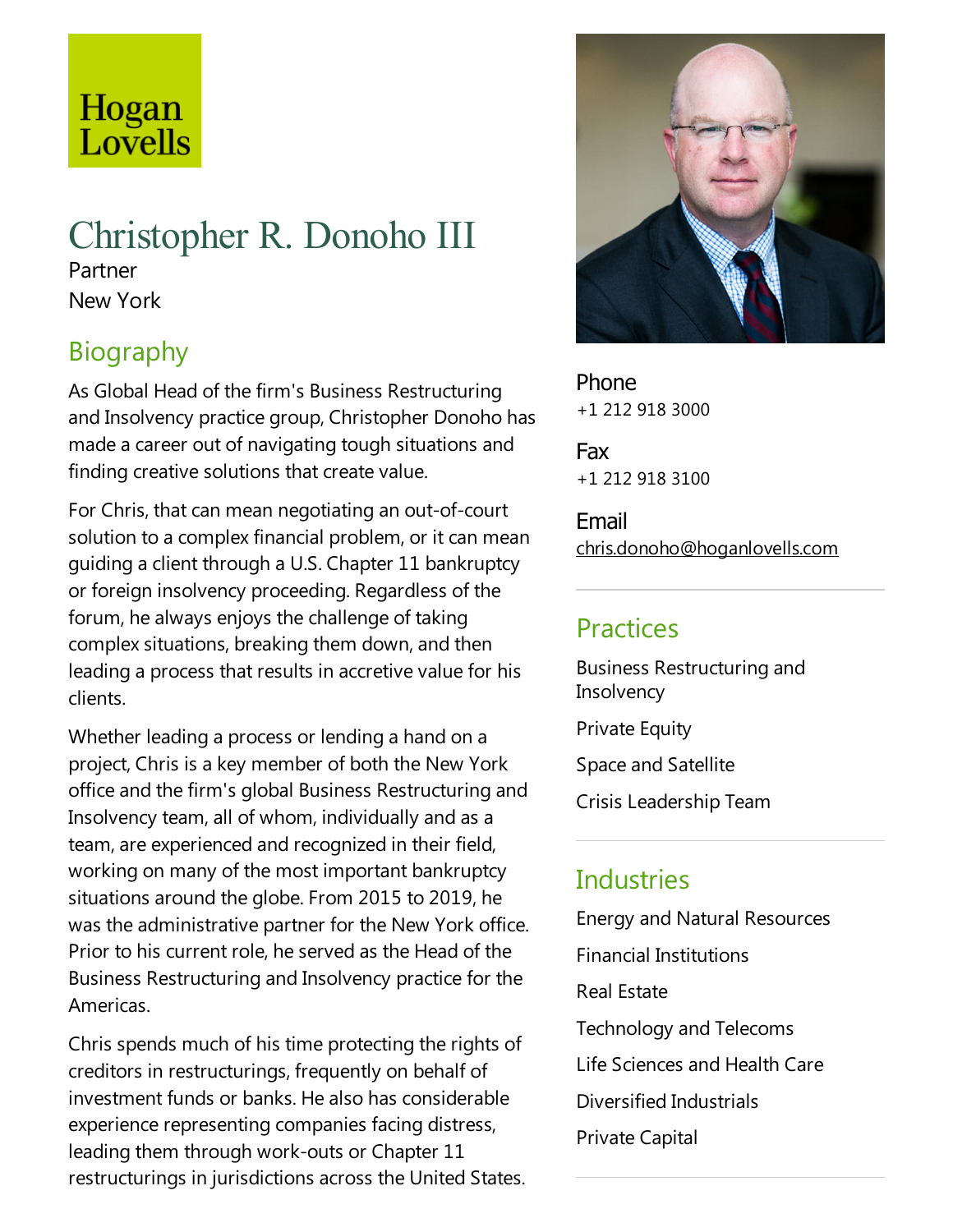He is frequently called into situations that involve multi-national companies and complicated crossborder disputes, drawing on the resources of his colleagues and Hogan Lovells around the world.

Several of the deals where Chris has played a leading role are award winning, including his representation of the Kodak Pension Plan in the Eastman Kodak Company Chapter 11, which was the winner of,among other things, the 2014 Turnaround Management Association's Mega Turnaround of the Year Award, where he received an individual award for his contributions.

## Representative experience

Acting as creditors' committee counsel in the Chapter 11 cases of Abengoa Bioenergy (Missouri) and Abeinsa (Delaware), subsidiaries of Abengoa S.A. of Spain.

Represented the Kodak Pension Plan (UK) in the Eastman Kodak Chapter 11, exchanging US\$2.8bn of pension liabilities for two operating divisions.

Represented the Chapter 11 official creditors' committee of ShengdaTech Inc., a U.S. parent of a Chinese operating company.

Represented Anschutz and Starwood as bidders and acquirers of the Sea Island Company in a 363 bankruptcy sale in District of Georgia bankruptcy court.

Represented the secured lenders and credit bidders in the Chapter 11 bankruptcy of Raser Technologies, in the District of Delaware.

Represented Orexigen Therapeutics Inc. in Chapter 11 bankruptcy proceedings; negotiated a court-approved Section 363 sale of Orexigen's assets to Nalpropion Pharmaceuticals Inc.

Acting as debtor's counsel to Signal International, an Alabama ship and rig repair company with substantial litigation claims related to human trafficking.

Represented the private equity sponsor in connection with the Chapter 11 restructuring of Milagro Oil & Gas.

### Areas of focus

Debtor Representation in Restructurings and Insolvencies

Creditor Representation in Restructurings and Insolvencies

Sports

Media

# Education and admissions

## Education

J.D., Vanderbilt University, 1994

A.B., Brown University, 1991

## **Memberships**

INSOL

Member of the American College of Investment Counsel

Turnaround Management Association

### Bar admissions and qualifications

New York

New Jersey

## Court admissions

U.S. District Court, District of New Jersey

U.S. District Court, Eastern District of New York

U.S. District Court, Southern District of New York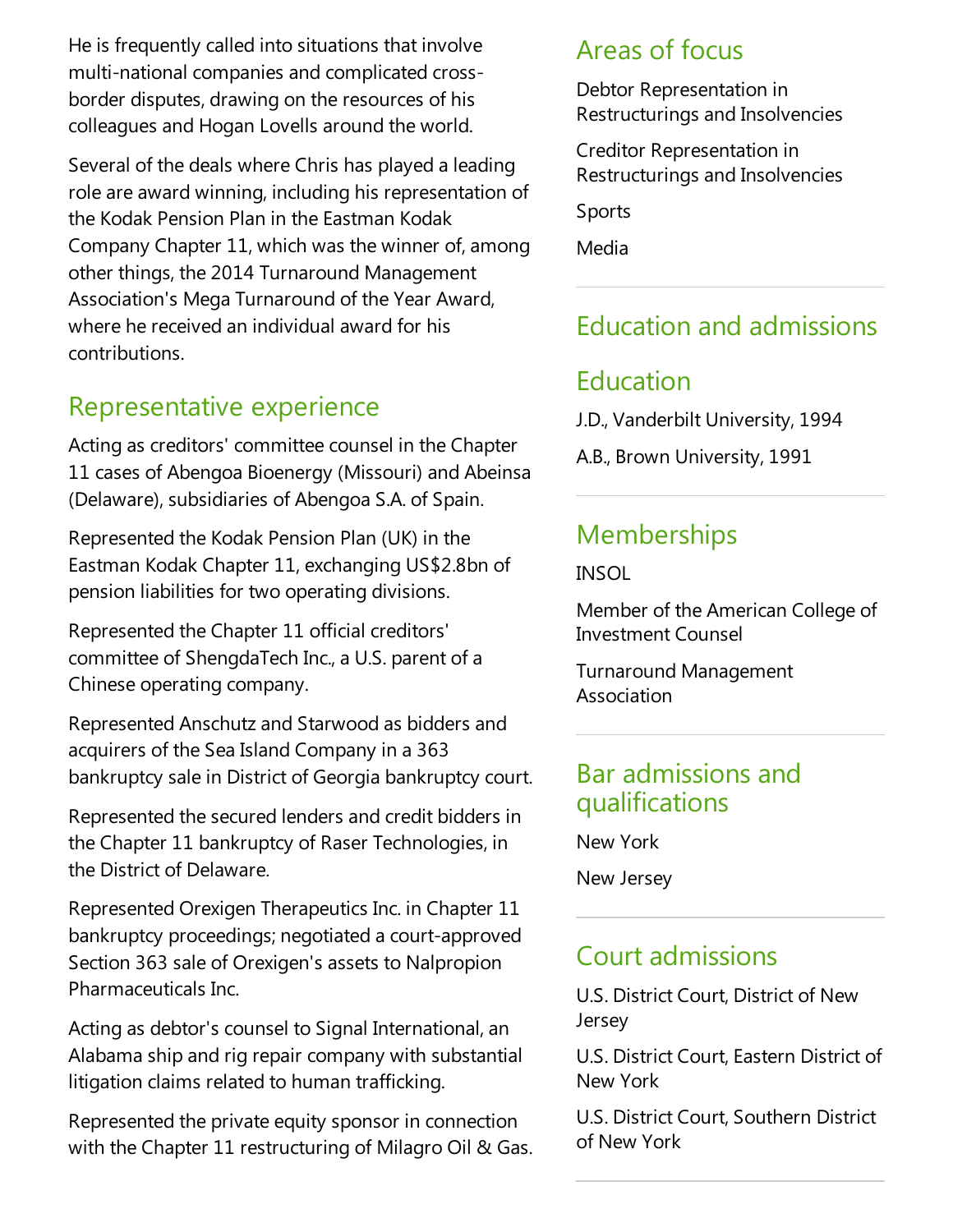Represented Allonhill LLC as Chapter 11 debtor's counsel in the District of Delaware.

Represented Wilmington Trust as indenture trustee in the Capmark Chapter 11 bankruptcy.

### Awards and rankings

- Finance: Restructuring (Including Bankruptcy): Corporate, Recommended, Legal 500 US, 2019-2021
- **Bankruptcy/Restructuring (New York), Chambers** USA, 2021
- Restructuring and Insolvency, Highly Regarded -State, IFLR1000, 2020
- 500 Leading Global Restructuring & Insolvency Lawyers, Lawdragon, 2020
- **Energy, Highly Regarded State, IFLR1000, 2020**
- Natural Resources, Highly Regarded State, IFLR1000, 2020
- Dealmaker of the Year, Finance Monthly, 2020
- Elite Dealmaker New York, IFLR1000, 2019
- **Bankruptcy/Restructuring (New York), Recognised** Practitioner, Chambers USA, 2018-2019

### Latest thinking and events

- **Media Mention** 
	- **n** Christopher Donoho discusses restructuring and distressed investing trends with Debtwire Radio
- **News** 
	- $\blacksquare$  House Judiciary Committee to Markup Nondebtor Release Prohibition Act of 2021
- **Press Releases** 
	- **Hogan Lovells partner Hon Kevin J. Carey** appointed as President-Elect to American Bankruptcy Institute
- **Hogan Lovells Publications** 
	- $\blacksquare$  Mobility and Transportation Hot Topic Q&A **Interviews**
- $\blacksquare$  Insights
	- $\blacksquare$  Mobility and Transportation Hot Topic Q&A